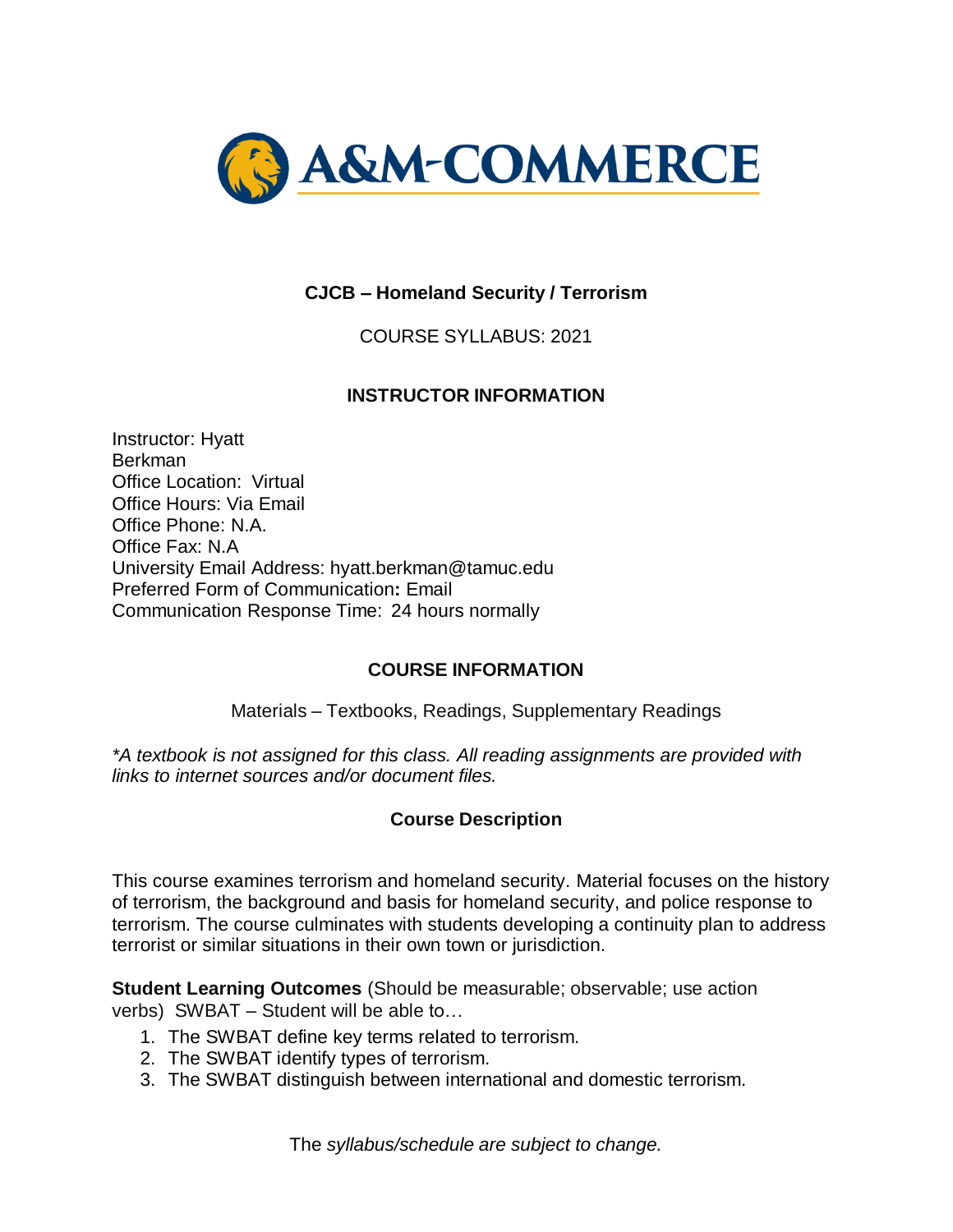- 4. The SWBAT identify organizations in the United States Intelligence Community.
- 5. The SWBAT describe how intelligence works.
- 6. The SWBAT describe the steps in intelligence work: planning, collection, processing, analysis, dissemination.
- 7. The SWBAT list careers within the intelligence community.
- 8. The SWBAT describe the basis for the formation of the Department of HomelandSecurity.
- 9. The SWBAT identify agencies that were made a part of the Department ofHomeland Security upon formation.
- 10.The SWBAT identify the three key concepts forming the foundation of the national homeland security strategy.
- 11.The SWBAT identify the five core missions on the Department of HomelandSecurity.
- 12.The SWBAT discuss strategies for police officers in responding to terroristincidents.
- 13.The SWBAT discuss factors about offenders in active shooter incidents.
- 14.The SWBAT discuss police response to active shooter incidents.
- 15.The SWBAT recall the focus of hometown security.
- 16.The SWBAT discuss the concept of threat environment.
- 17.The SWBAT to discuss the concept of risk mitigation.
- 18.The SWBAT to discuss the concept of identifying suspicious behavior.
- 19.The SWBAT to discuss the concept of protecting against drone attacks.
- 20.The SWBAT to discuss the concept of preparing and responding to active shooterincidents.
- 21.The SWBAT to discuss the concept of protection, screening and allowing accessto facilities.
- 22.The SWBAT to discuss the concept of preventing and responding to bombings.
- 23.The SWBAT to discuss the concept of creating a targeted violence preventionplan.

Additional Learning Outcomes throughout course:

- 1. Critical Thinking-- to include creative thinking, innovation, inquiry, and analysis, evaluation and synthesis of information. Students will be able to analyze, evaluate, or solve problems when given a set of circumstances, data, texts, or art.
- 2. Social Responsibility -- to include intercultural competence, knowledge of civic responsibility, and the ability to engage effectively in regional, national, and global communities. Students will demonstrate an understanding of societal and/or civic issues.
- 3. Communications-- to include effective development, interpretation and expression of ideas through written, oral and visual communication. In written, oral, and/or visual communication, A&M-Commerce students will communicate in a manner appropriate to audience and occasion, with an evident message and organizational structure.
- 4. Empirical and Quantitative Skills Students will be able to interpret, test, and demonstrate principles revealed in empirical data and/or observable facts.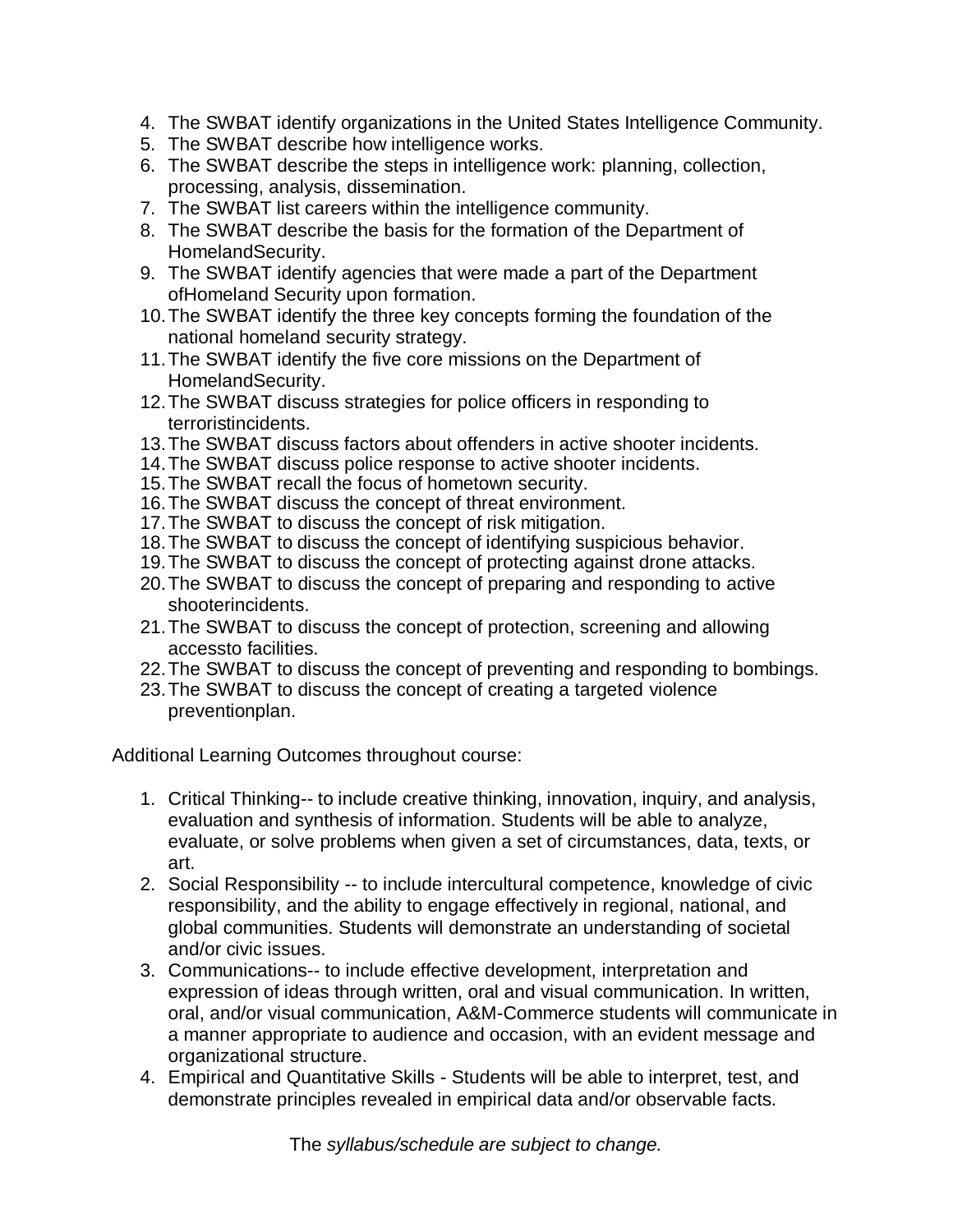## **REGULAR AND SUBSTANTIVE COURSE INTERACTION**

As a general guide, students enrolled in a three semester hour course should spend one hour engaged in instructional activities and two to three hours on out-of-class work per week in a traditional semester. Students are expected to double this effort of engagement given that this course is being delivered in a seven-week term. Educational activities in this course are designed to ensure regular and substantive interaction between students and faculty to ensure that students are able to demonstrate competency.

## **COURSE REQUIREMENTS**

#### **Minimal Technical Skills Needed**

Students will need a reliable computer and internet access for this course. Specific capabilities of the computer are discussed later in the syllabus. Students are required to demonstrate proficiency in *myLeo* navigation in order to participate in this course. Fluency in programs like Microsoft Word, PowerPoint and Excel may further contribute to student success in this course.

#### **Instructional Methods**

This course is 100% online. As such, communication and assignment submission is all done electronically. Power points, resources, assignments and tests are all located within the online course.

Should you have trouble finding anything, please e-mail the instructor to point you in the right direction. While not all discussions and assignments are required, students are encouraged to participate in all activities. Should you find yourself struggling with assignments in the course, please watch videos and complete all reading before e-mailing the instructor to ask for further assistance in comprehending certain subject matter.

It is unacceptable to not participate in assignments/discussions etc. and then claim the material was too difficult to comprehend. Your participation will directly affect your successin the course. The more hours you spend in the course utilizing provided resources, the more likely you are to succeed in the course.

#### **Student Responsibilities or Tips for Success in the Course**

Students are encouraged to log-in to the course every 24 hours. While not required, studentsare encouraged to complete an entire competency every week. This means by week 4 of the

7-week semester, they have attempted to test out of all 4 competencies. This allows the

student sufficient time to re-do any failed competency posttests and work on the courseproject.

The *syllabus/schedule are subject to change.* Students are encouraged to e-mail the professor as they encounter concepts that after reading and utilizing course resources (supplemental documents, Youtube videos, etc.),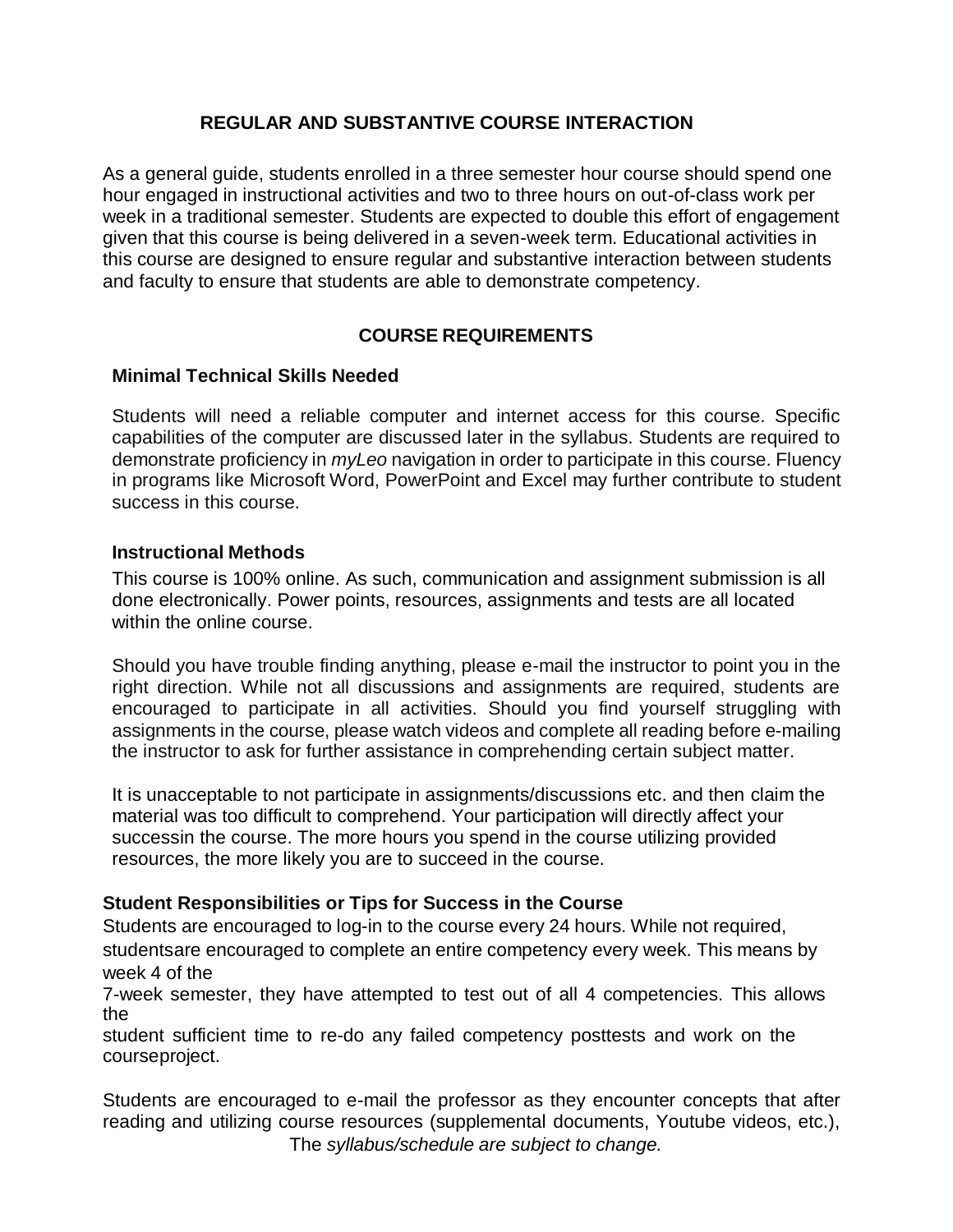stilldo not understand.

Students are encouraged to engage other classmates in discussions or thoughts that pertain to course material. Regular participation and engagement ensures the best chance at successful completion of the course.

#### **GRADING**

Final grades in this course will be based on the following scale:

Final grades in this course will be based on the following scale: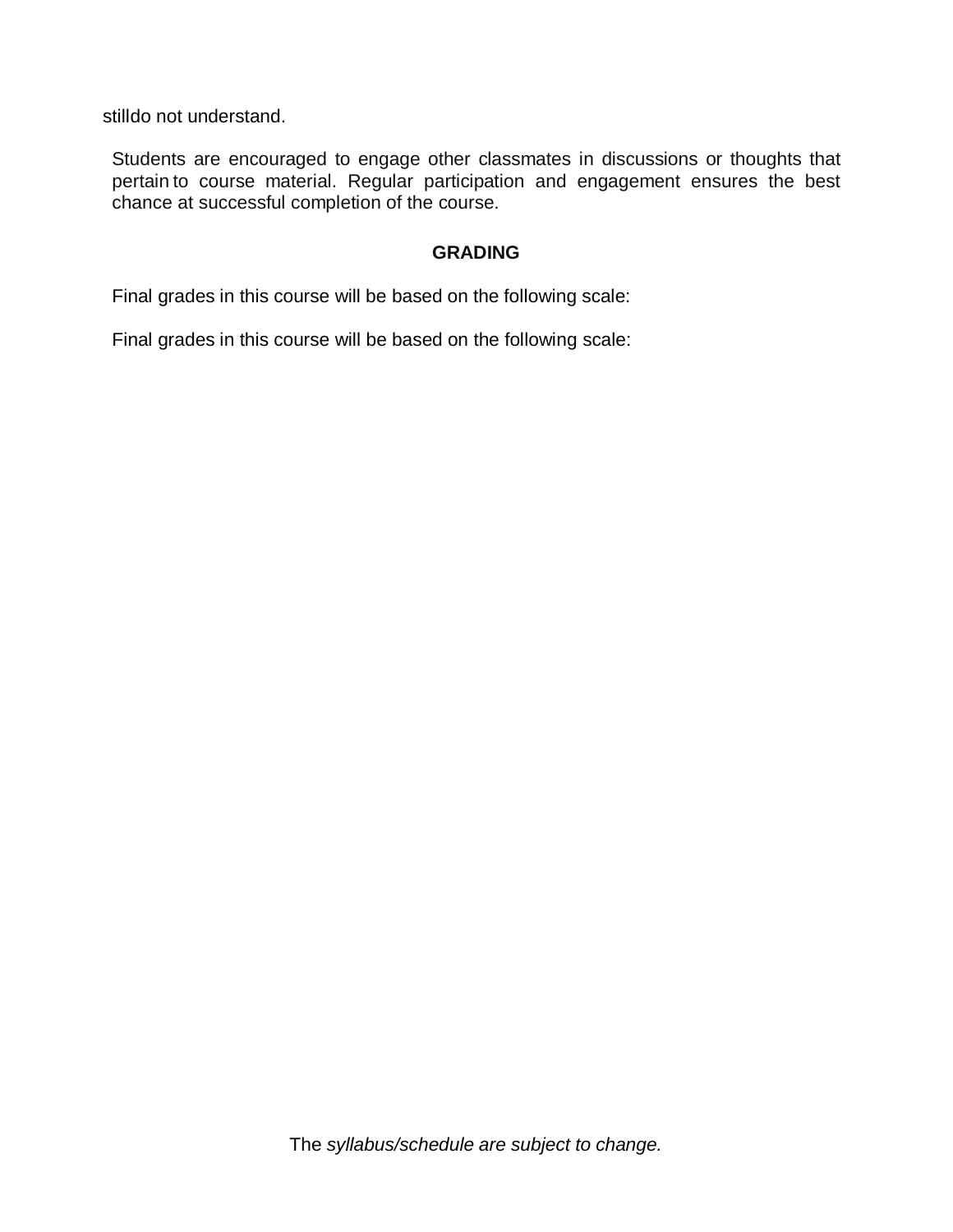| Learnin                                                                                                          | Exceptiona                                                                                                                                                                                                                           | Ayerage<br>6 – 12 points                                                                                                                                                                                                              | Developing<br>0 – 9 points                                                                                                                                                                                                                              | <b>Score</b> |
|------------------------------------------------------------------------------------------------------------------|--------------------------------------------------------------------------------------------------------------------------------------------------------------------------------------------------------------------------------------|---------------------------------------------------------------------------------------------------------------------------------------------------------------------------------------------------------------------------------------|---------------------------------------------------------------------------------------------------------------------------------------------------------------------------------------------------------------------------------------------------------|--------------|
| g<br>Outcom<br>es                                                                                                | 16 – 20<br>points                                                                                                                                                                                                                    |                                                                                                                                                                                                                                       |                                                                                                                                                                                                                                                         |              |
| Create a<br>plan to<br>address<br>continuity<br>in a<br>terrorist<br>or other<br>homelan<br>d security<br>event. | Plan<br>incorporates<br>the key steps<br>in the<br>Emergency<br>Planning<br>Process, uses<br>key<br>concepts/idea<br>s, correct<br>terminology,<br>and explains<br>how each<br>component<br>relates to the                           | Plan<br>incorporates<br>the key steps<br>in the<br>Emergency<br>Planning<br>Process, but<br>lacks clarity in<br>using key<br>concepts/ideas<br>, correct<br>terminology,<br>and<br>explanation of<br>how                              | Plan, does not<br>incorporate key<br>steps in the<br>Emergency<br><b>Planning Process</b><br>and does not use<br>key<br>concepts/ideas,<br>correct<br>terminology, or<br>explain how each<br>component<br>relates to the<br>plan.                       |              |
|                                                                                                                  | plan.                                                                                                                                                                                                                                | each<br>component<br>relates to<br>the plan.                                                                                                                                                                                          |                                                                                                                                                                                                                                                         |              |
| Plan is of<br>quality<br>that<br>could be<br>used in a<br>real-<br>world<br>situation.                           | Plan illustrates<br>an exemplary<br>understanding<br>of the process<br>where all<br>components<br>are identified,<br>concepts are<br>explained and<br>the economic<br>impacts are<br>discussed.                                      | <b>Plan illustrates</b><br>understanding<br>of the process,<br>but lacks<br>clarity in<br>identifying all<br>components<br>and in<br>explaining the<br>economic<br>impacts.                                                           | Plan illustrates a<br>poor<br>understanding of<br>the process, and<br>lacks clarity in<br>identifying all<br>components and<br>in explaining the<br>economic<br>impacts.                                                                                |              |
| <b>Steps</b><br>are<br>outlined<br>and<br>supporte<br>d by<br>logic<br>and<br>thoughts                           | Plan<br>discusses the<br>steps in the<br>Emergency<br>Planning<br>Process,<br>whereas,<br>each step is<br>supported by<br>an<br>explanation<br>of its<br>relevance<br>and ultimate<br>conclusion<br>supporting<br>the<br>information | Plan discusses<br>the steps in the<br>Emergency<br>Planning<br>Process, but<br>lacks clarity in<br>supporting with<br>explanation of<br>its relevance<br>and ultimate<br>conclusion<br>supporting the<br>information and<br>analysis. | Plan does not<br>adequately<br>discuss the steps<br>in the Emergency<br>Planning Process,<br>and lacks clarity<br>in supporting with<br>explanation of its<br>relevance and<br>ultimate<br>conclusion<br>supporting the<br>information and<br>analysis. |              |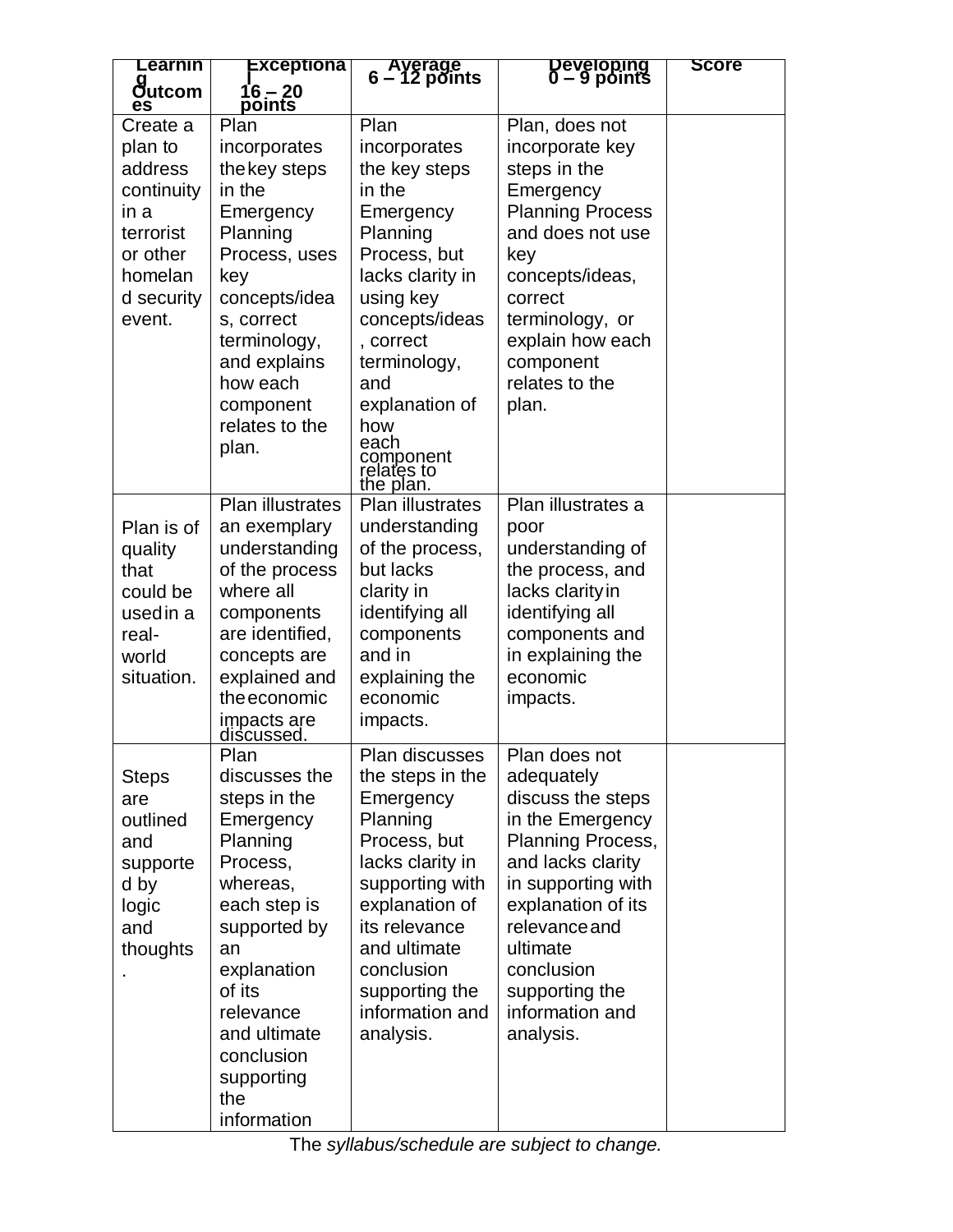|                                                                                          | and<br>analysis.                                                                                                                                                                                         |                                                                                                                                                                                                   |                                                                                                                                                                                              |  |
|------------------------------------------------------------------------------------------|----------------------------------------------------------------------------------------------------------------------------------------------------------------------------------------------------------|---------------------------------------------------------------------------------------------------------------------------------------------------------------------------------------------------|----------------------------------------------------------------------------------------------------------------------------------------------------------------------------------------------|--|
| Plan<br>outlines<br>how<br>ideas can<br>be<br>applied<br>ina real-<br>world<br>situation | Plan is<br>comprehensiv<br>e and fully<br>integrates<br>course<br>concepts, as<br>well as<br>incorporates<br>key principles<br>important in<br>long-term<br>recovery<br>planning after<br>a<br>disaster. | Plan is<br>comprehensive<br>, but doesn't<br>fully integrate<br>course<br>concepts, or<br>incorporate key<br>principles<br>important in<br>long-term<br>recovery<br>planning after a<br>disaster. | Plan is not<br>comprehensive,<br>does not fully<br>integrate course<br>concepts, or<br>incorporate key<br>principles<br>important in long-<br>term recovery<br>planning after a<br>disaster. |  |
| <b>Overall</b><br><b>Score</b>                                                           |                                                                                                                                                                                                          |                                                                                                                                                                                                   |                                                                                                                                                                                              |  |
| <b>Faculty</b><br><b>Evaluati</b><br>on<br>(Circle<br>one):                              | <b>Proficient</b><br>(80 or more<br>points,<br>threshold<br>is 80%)                                                                                                                                      | Average<br>(between 70<br>and 79 points)                                                                                                                                                          | <b>Developing</b><br>(less than<br>70 points)                                                                                                                                                |  |

 $A = 90\% - 100\%$ 

 $B = 80\% - 89\%$ 

 $F = 79%$  or Below

\*Students are required to achieve and 80% or higher on a posttest in each competency andon the project in order to pass the course.

Grading for the final project follows this scale:

## **Pretest and Posttest**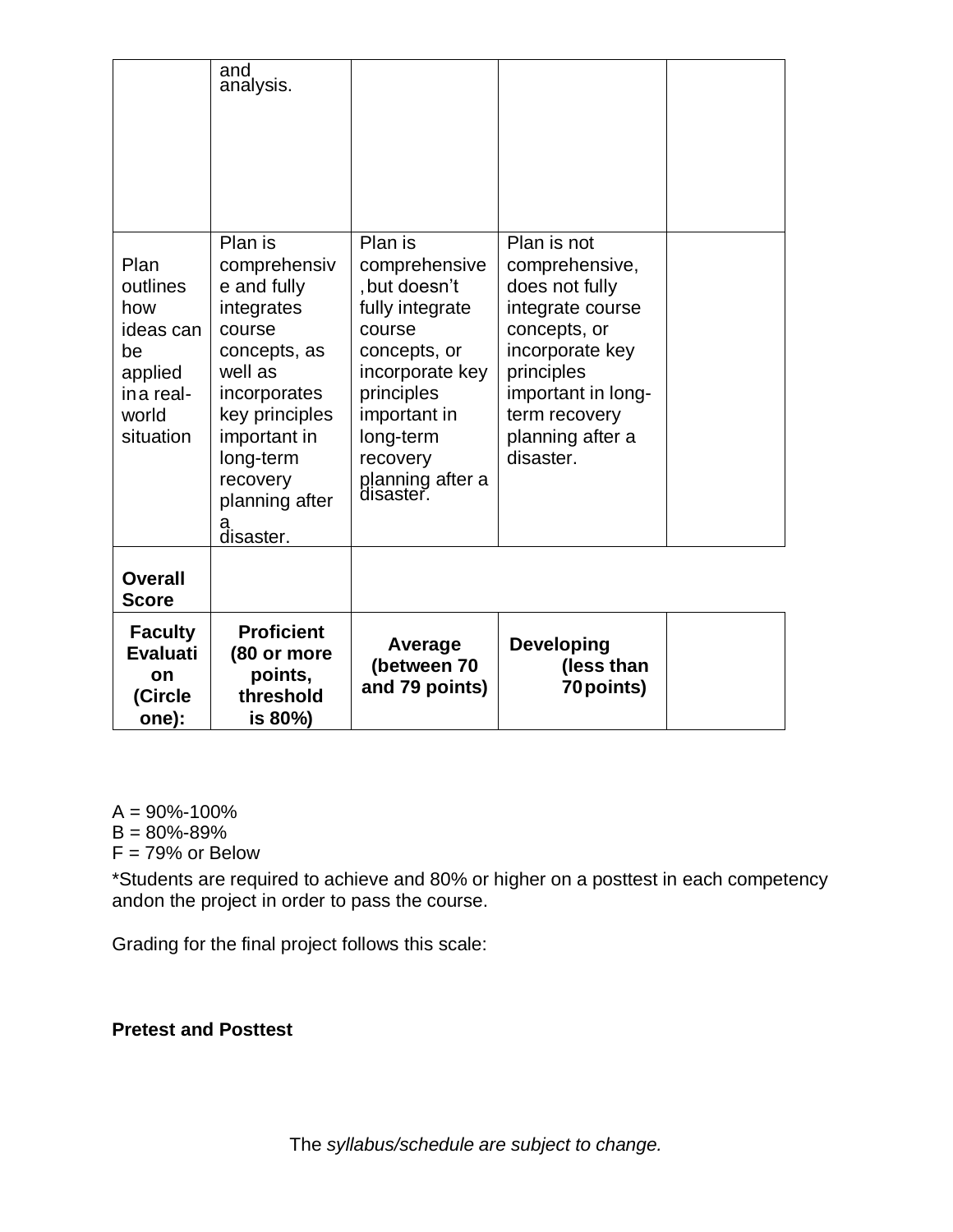The purpose of the pretest is to provide a baseline understanding of your knowledge ineach module.

The Posttest is an assessment of your knowledge of the material required for the modules. Ascore of 80% or higher is required on the Posttest to demonstrate competency. If you score less than 80% on any module you will have an opportunity to review the material and re-take the module quiz. You will have up to three attempts at passing each competency. If you havenot passed the module in three attempts, you will receive a letter grade of an F. In order to demonstrate competency, a score of 80% or higher is required.

#### **Project**

You will also have a project in this course. The project will be based on expanding your knowledge and applying the information you have learned in a more application based setting. A score of 80% or higher is required.

#### **Final Grade Calculation**

The final grade will be assigned by taking the average posttest and the grade of the project.

## **TECHNOLOGY REQUIREMENTS**

#### **LMS**

All course sections offered by Texas A&M University-Commerce have a corresponding course shell in the myLeo Online Learning Management System (LMS). Below are technical requirements

LMS Requirements:

<https://community.brightspace.com/s/article/Brightspace-Platform-Requirements>

LMS Browser Support:

[https://documentation.brightspace.com/EN/brightspace/requirements/all/browser\\_suppo](https://documentation.brightspace.com/EN/brightspace/requirements/all/browser_support.htm) [rt.htm](https://documentation.brightspace.com/EN/brightspace/requirements/all/browser_support.htm)

YouSeeU Virtual Classroom Requirements: [https://support.youseeu.com/hc/en-us/articles/115007031107-Basic-System-](https://support.youseeu.com/hc/en-us/articles/115007031107-Basic-System-Requirements)**[Requirements](https://support.youseeu.com/hc/en-us/articles/115007031107-Basic-System-Requirements)** 

## **ACCESS AND NAVIGATION**

You will need your campus-wide ID (CWID) and password to log into the course. If you do not know your CWID or have forgotten your password, contact the Center for IT Excellence (CITE) at 903.468.6000 or [helpdesk@tamuc.edu](mailto:helpdesk@tamuc.edu)**.**

**Note:** Personal computer and internet connection problems do not excuse the requirement to complete all course work in a timely and satisfactory manner. Each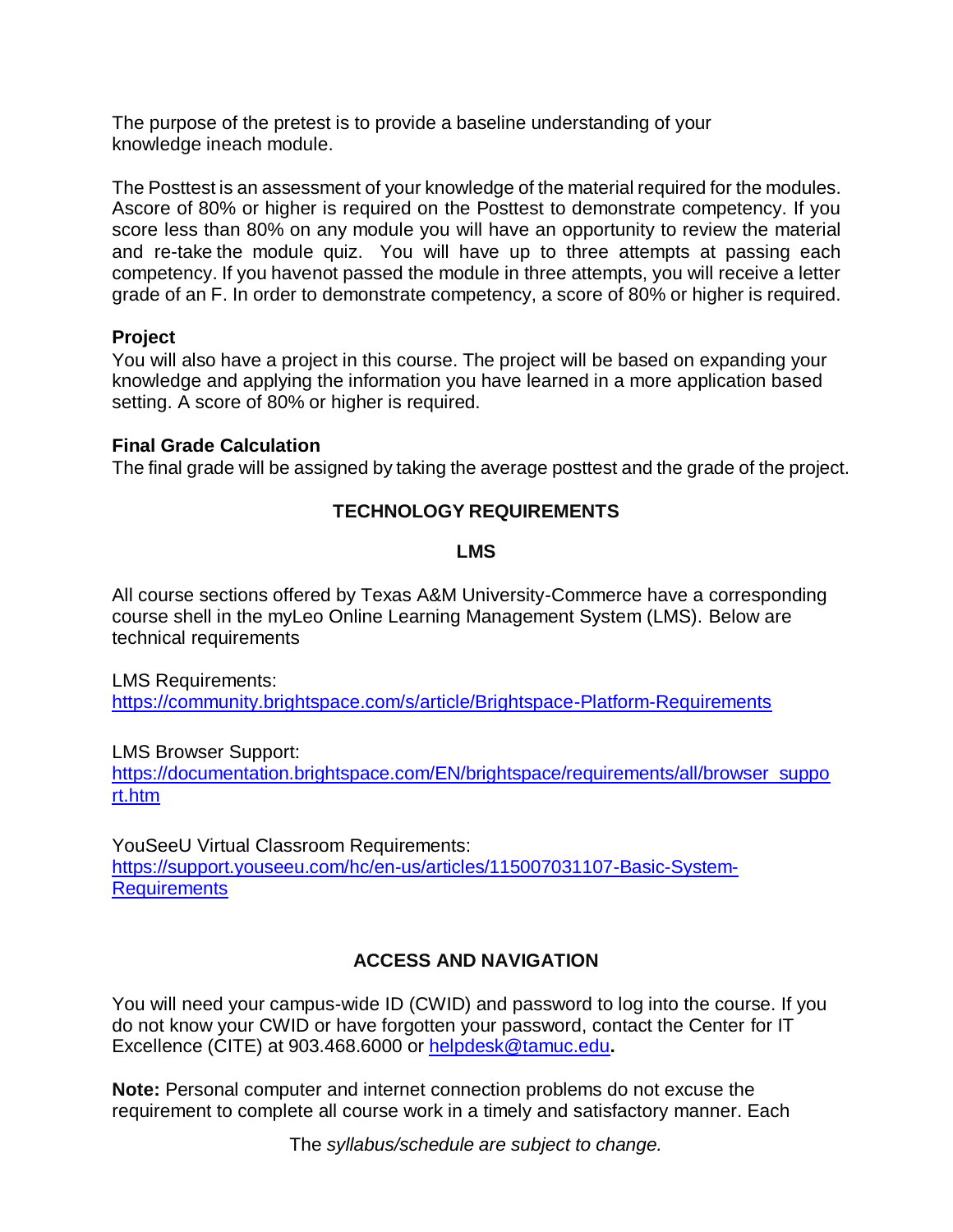student needs to have a backup method to deal with these inevitable problems. These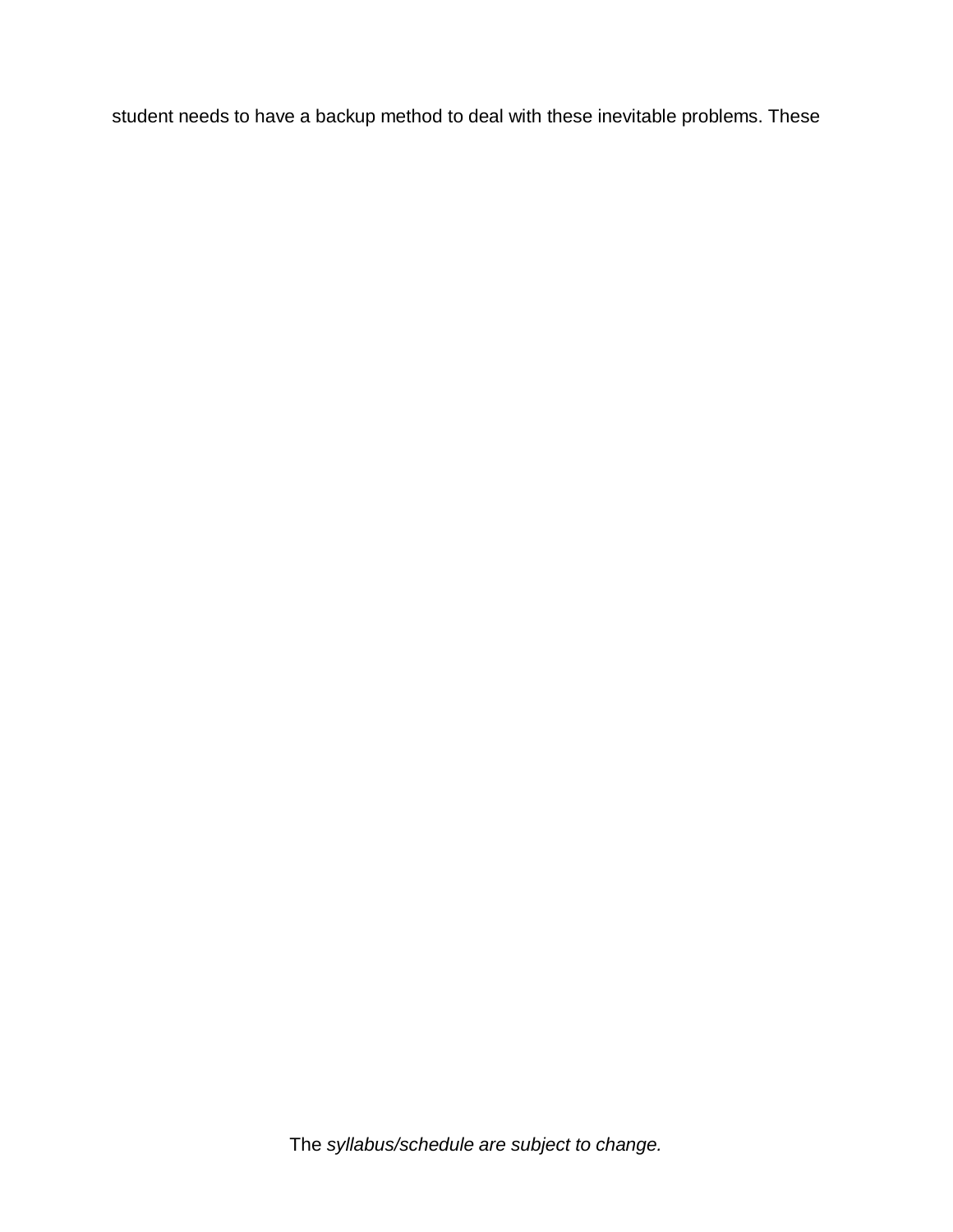methods might include the availability of a backup PC at home or work, the temporary use of a computer at a friend's home, the local library, office service companies, Starbucks, a TAMUC campus open computer lab, etc.

## **COMMUNICATION AND SUPPORT**

If you have any questions or are having difficulties with the course material, please contact your Instructor.

#### **Technical Support**

If you are having technical difficulty with any part of Brightspace, please contact Brightspace Technical Support at 1-877-325-7778. Other support options canbe found here:

<https://community.brightspace.com/support/s/contactsupport>

#### **Interaction with Instructor Statement**

If you have any questions or are having difficulties with the course material, please contactyour Instructor. Allow up to 24 hours to receive a response.

## **COURSE AND UNIVERSITY PROCEDURES/POLICIES**

#### **Course Specific Procedures/Policies**

Participation from students regularly is encouraged. There will be optional discussions, and assignments that are not required. Students are encouraged to participate as regular exposure to course content will result in a better chance at successful completion of the course.

The required assignments in this course are the pre-test, quizzes, discussions, post-test andfinal project. While pre-tests, quizzes and discussions are required to pass the course, the grades does not count toward your final grade. A grade of 80% or higher is required on a course posttest. You have 3 attempts to achieve a grade of 80% or higher on the post-test. Aside from the tests, there is one required course project that each student is required to participate in.

#### **Syllabus Change Policy**

The syllabus is a guide. Circumstances and events, such as student progress, may make it necessary for the instructor to modify the syllabus during the semester. Any changes made to the syllabus will be announced in advance.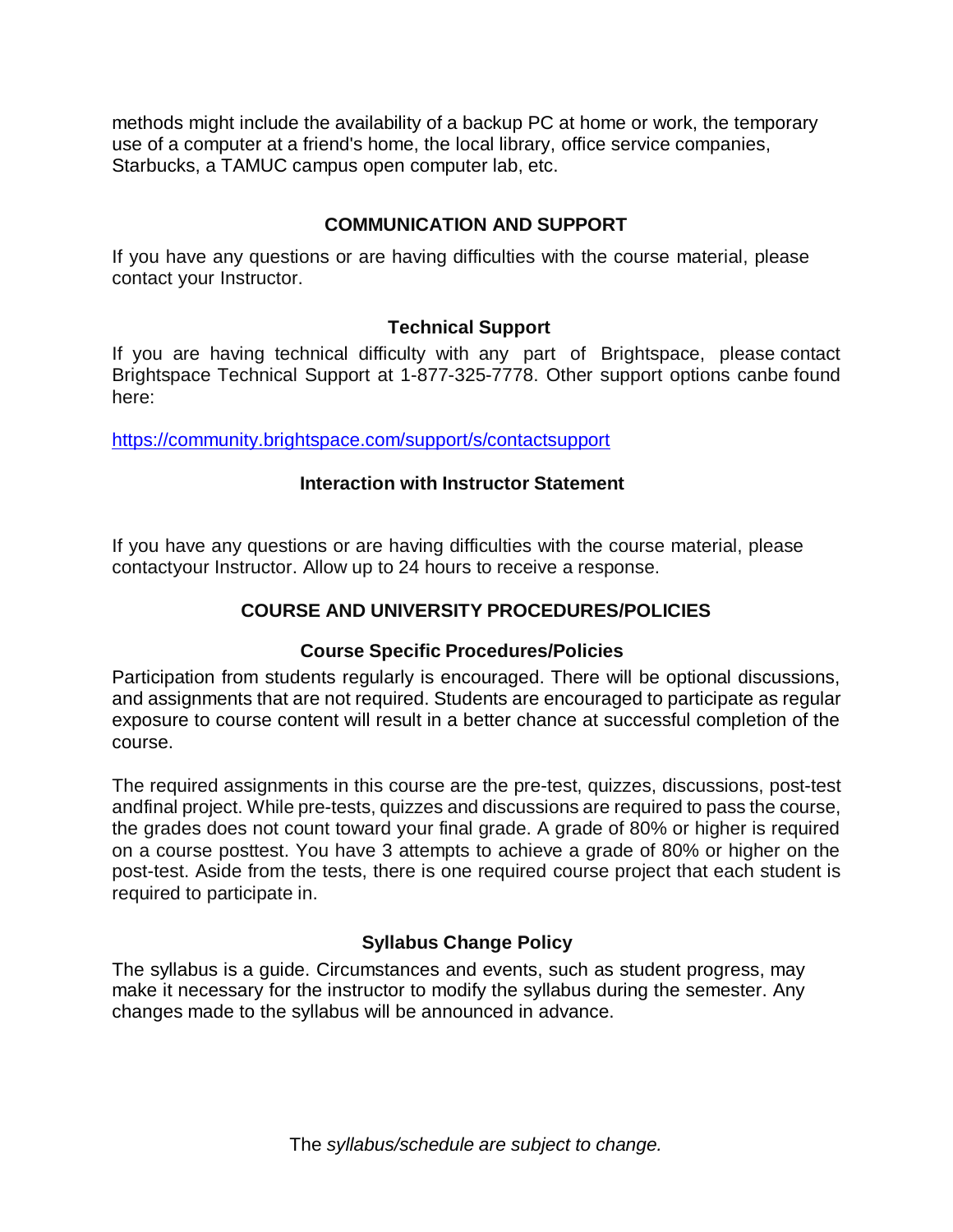## **University Specific Procedures**

#### **Student Conduct**

All students enrolled at the University shall follow the tenets of common decency and acceptable behavior conducive to a positive learning environment. The Code of Student Conduct is described in detail in the [Student Guidebook.](http://www.tamuc.edu/Admissions/oneStopShop/undergraduateAdmissions/studentGuidebook.aspx) [http://www.tamuc.edu/Admissions/oneStopShop/undergraduateAdmissions/studentGuid](http://www.tamuc.edu/Admissions/oneStopShop/undergraduateAdmissions/studentGuidebook.aspx) [ebook.as](http://www.tamuc.edu/Admissions/oneStopShop/undergraduateAdmissions/studentGuidebook.aspx) [px](http://www.tamuc.edu/Admissions/oneStopShop/undergraduateAdmissions/studentGuidebook.aspx)

Students should also consult the Rules of Netiquette for more information regarding how to interact with students in an online forum: <https://www.britannica.com/topic/netiquette>

#### **TAMUC Attendance**

For more information about the attendance policy please visit the [Attendance](http://www.tamuc.edu/admissions/registrar/generalInformation/attendance.aspx) webpage and [Procedure 13.99.99.R0.01.](http://www.tamuc.edu/aboutUs/policiesProceduresStandardsStatements/rulesProcedures/13students/academic/13.99.99.R0.01.pdf) <http://www.tamuc.edu/admissions/registrar/generalInformation/attendance.aspx>

[http://www.tamuc.edu/aboutUs/policiesProceduresStandardsStatements/rulesProcedur](http://www.tamuc.edu/aboutUs/policiesProceduresStandardsStatements/rulesProcedures/13students/academic/13.99.99.R0.01.pdf) [es/13students/academic/13.99.99.R0.01.pdf](http://www.tamuc.edu/aboutUs/policiesProceduresStandardsStatements/rulesProcedures/13students/academic/13.99.99.R0.01.pdf)

#### **Academic Integrity**

Students at Texas A&M University-Commerce are expected to maintain high standards of integrity and honesty in all of their scholastic work. For more details and the definition of academic dishonesty see the following procedures:

Undergraduate Academic Dishonesty [13.99.99.R0.03](http://www.tamuc.edu/aboutUs/policiesProceduresStandardsStatements/rulesProcedures/13students/undergraduates/13.99.99.R0.03UndergraduateAcademicDishonesty.pdf)

[http://www.tamuc.edu/aboutUs/policiesProceduresStandardsStatements/rulesProcedur](http://www.tamuc.edu/aboutUs/policiesProceduresStandardsStatements/rulesProcedures/13students/undergraduates/13.99.99.R0.03UndergraduateAcademicDishonesty.pdf) [es/13students/undergraduates/13.99.99.R0.03UndergraduateAcademicDishonesty.pdf](http://www.tamuc.edu/aboutUs/policiesProceduresStandardsStatements/rulesProcedures/13students/undergraduates/13.99.99.R0.03UndergraduateAcademicDishonesty.pdf)

Graduate Student Academic Dishonesty [13.99.99.R0.10](http://www.tamuc.edu/aboutUs/policiesProceduresStandardsStatements/rulesProcedures/13students/graduate/13.99.99.R0.10GraduateStudentAcademicDishonesty.pdf)

[http://www.tamuc.edu/aboutUs/policiesProceduresStandardsStatements/rulesProcedur](http://www.tamuc.edu/aboutUs/policiesProceduresStandardsStatements/rulesProcedures/13students/graduate/13.99.99.R0.10GraduateStudentAcademicDishonesty.pdf) [es/13students/graduate/13.99.99.R0.10GraduateStudentAcademicDishonesty.pdf](http://www.tamuc.edu/aboutUs/policiesProceduresStandardsStatements/rulesProcedures/13students/graduate/13.99.99.R0.10GraduateStudentAcademicDishonesty.pdf)

#### **Students with Disabilities-- ADA Statement**

The Americans with Disabilities Act (ADA) is a federal anti-discrimination statute that provides comprehensive civil rights protection for persons with disabilities. Among other things, this legislation requires that all students with disabilities be guaranteed a learning environment that provides for reasonable accommodation of their disabilities. If you have a disability requiring an accommodation, please contact: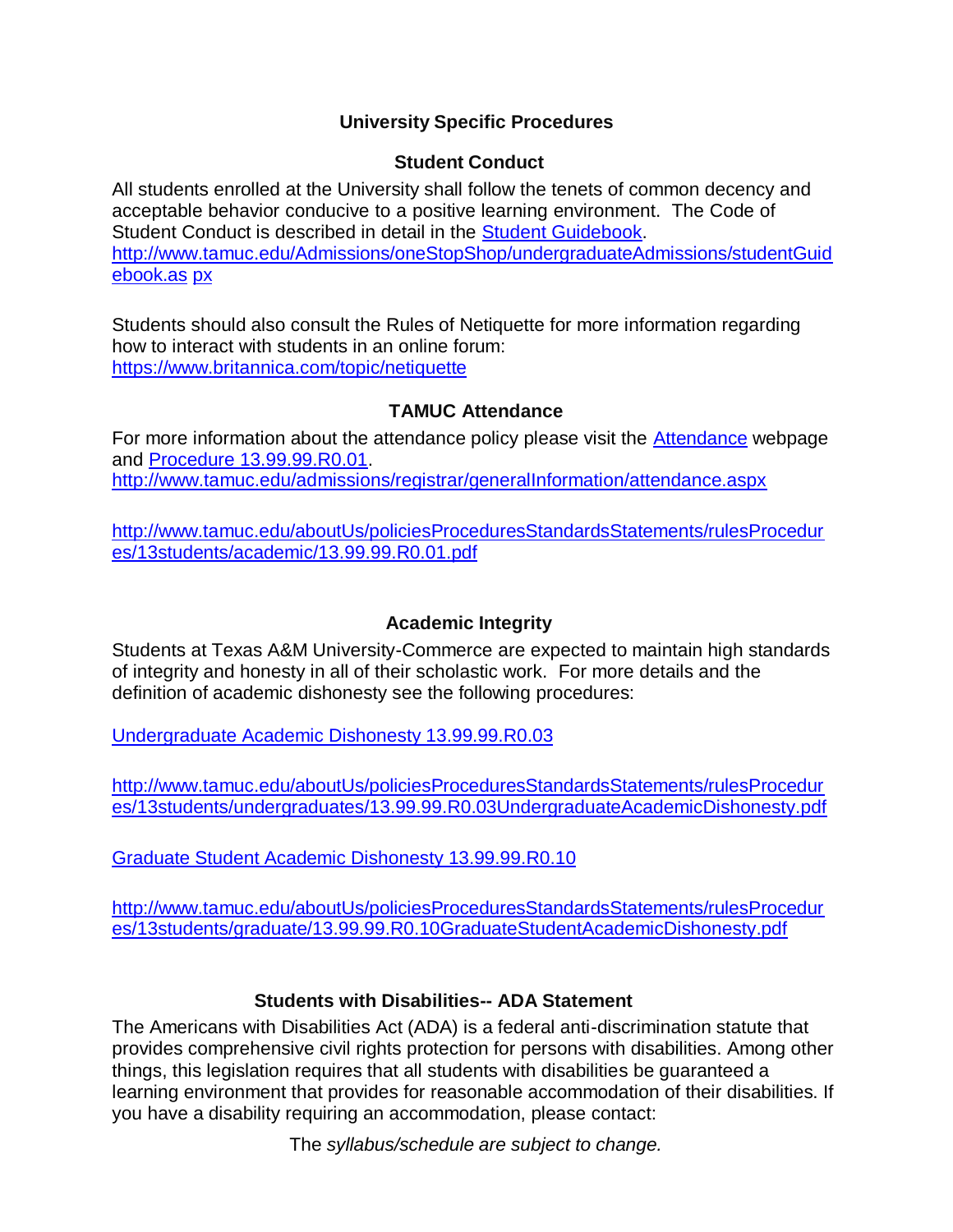#### **Office of Student Disability Resources and Services**

Texas A&M University-Commerce Gee Library- Room 162 Phone (903) 886-5150 or (903) 886-5835 Fax (903) 468-8148 Email: [studentdisabilityservices@tamuc.edu](mailto:studentdisabilityservices@tamuc.edu) Website: Office of Student Disability [Resources](http://www.tamuc.edu/campusLife/campusServices/studentDisabilityResourcesAndServices/) and Services [http://www.tamuc.edu/campusLife/campusServices/studentDisabilityResourcesAndServ](http://www.tamuc.edu/campusLife/campusServices/studentDisabilityResourcesAndServices/) [ices/](http://www.tamuc.edu/campusLife/campusServices/studentDisabilityResourcesAndServices/)

## **Nondiscrimination Notice**

Texas A&M University-Commerce will comply in the classroom, and in online courses, with all federal and state laws prohibiting discrimination and related retaliation on the basis of race, color, religion, sex, national origin, disability, age, genetic information or veteran status. Further, an environment free from discrimination on the basis of sexual orientation, gender identity, or gender expression will be maintained.

## **Campus Concealed Carry Statement**

Texas Senate Bill - 11 (Government Code 411.2031, et al.) authorizes the carrying of a concealed handgun in Texas A&M University-Commerce buildings only by persons who have been issued and are in possession of a Texas License to Carry a Handgun. Qualified law enforcement officers or those who are otherwise authorized to carry a concealed handgun in the State of Texas are also permitted to do so. Pursuant to Penal Code (PC) 46.035 and A&M-Commerce Rule 34.06.02.R1, license holders may not carry a concealed handgun in restricted locations.

For a list of locations, please refer to the [Carrying Concealed Handguns On Campus](http://www.tamuc.edu/aboutUs/policiesProceduresStandardsStatements/rulesProcedures/34SafetyOfEmployeesAndStudents/34.06.02.R1.pdf) document and/or consult your event organizer.

Web url:

[http://www.tamuc.edu/aboutUs/policiesProceduresStandardsStatements/rulesProcedur](http://www.tamuc.edu/aboutUs/policiesProceduresStandardsStatements/rulesProcedures/34SafetyOfEmployeesAndStudents/34.06.02.R1.pdf) [es/34SafetyOfEmployeesAndStudents/34.06.02.R1.pdf](http://www.tamuc.edu/aboutUs/policiesProceduresStandardsStatements/rulesProcedures/34SafetyOfEmployeesAndStudents/34.06.02.R1.pdf)

Pursuant to PC 46.035, the open carrying of handguns is prohibited on all A&M-Commerce campuses. Report violations to the University Police Department at 903- 886-5868 or 9-1-1.